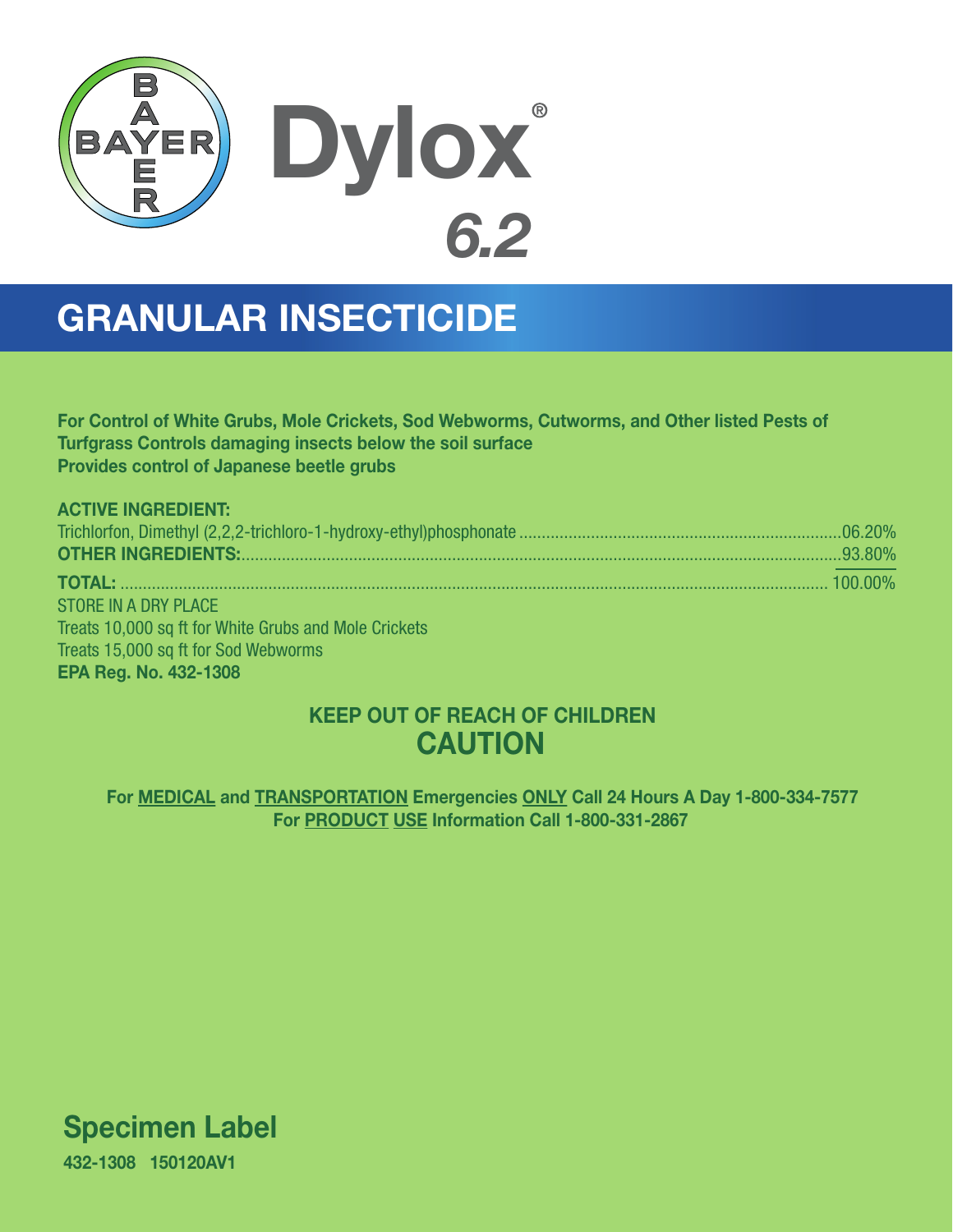| <b>FIRST AID</b><br>Contains an organophosphate that inhibits cholinesterase.                                                                                                                              |                                                                                                                                                                                                                                                                                 |  |
|------------------------------------------------------------------------------------------------------------------------------------------------------------------------------------------------------------|---------------------------------------------------------------------------------------------------------------------------------------------------------------------------------------------------------------------------------------------------------------------------------|--|
| If swallowed:                                                                                                                                                                                              | • Call a poison control center or doctor immediately for treatment advice.<br>• Have person sip a glass of water if able to swallow.<br>• Do not induce vomiting unless told to do so by a poison control center or doctor.<br>• Do not give anything to an unconscious person. |  |
| If in eyes:                                                                                                                                                                                                | Hold eye open and rinse slowly and gently with water for 15 to 20 minutes. Remove contact lenses, if present, after the first 5<br>minutes, then continue rinsing.<br>Call a poison control center or doctor for treatment advice.                                              |  |
| Have the product container or label with you when calling a poison control center or doctor or going for treatment. The Bayer Environmental Science<br>Emergency Response Telephone No. is 1-800-334-7577. |                                                                                                                                                                                                                                                                                 |  |
|                                                                                                                                                                                                            | NOTE TO PHYSICIAN: Prolonged exposure will cause cholinesterase depression. Atropine Sulfate is antidotal. 2-PAM is also antidotal and may be                                                                                                                                   |  |

**HAZARDS TO HUMANS AND DOMESTIC ANIMALS**

administered in conjunction with atropine.

### **PRECAUTIONARY STATEMENTS**

#### **CAUTION**

Harmful if swallowed. Causes moderate eye irritation. Do not take internally. Do not breathe dust. Avoid contact with eyes, skin, or clothing. Prolonged or frequently repeated skin contact may cause allergic reactions in some people.

#### **PERSONAL PROTECTIVE EQUIPMENT (PPE)**

#### **Mixers, Loaders, Applicators and other handlers must wear:**

- Long-sleeved shirt and long pants
- Shoes plus socks

Follow manufacturer's instructions for cleaning/ maintaining PPE. If no such instructions for washables exist, use detergent and hot water. Keep and wash PPE separately from other laundry.

#### **USER SAFETY RECOMMENDATIONS**

#### **Users should:**

- Wash hands before eating, drinking, chewing gum, using tobacco, or using the toilet.
- Remove clothing/PPE immediately if pesticide gets inside. Then wash thoroughly and put on clean clothing.
- Remove PPE immediately after handling this product. Wash outside of gloves before removing. As soon as possible, wash thoroughly and change into clean clothing.

#### **ENVIRONMENTAL HAZARDS**

This product is toxic to fish, birds, and wildlife. Do not apply directly to water. Do not contaminate water by cleaning of equipment or disposal of wastes. Do not apply when turf grass areas are water-logged or the soil is saturated with water (i.e. will not allow penetration into the root zone of the plant). Avoid run-off or puddling of irrigation water following application.

To protect the environment, do not allow pesticide to enter or run off into storm drains, drainage ditches, gutters, or surface waters. Applying this product in calm weather when rain is not predicted for the next 24 hours will help to ensure that wind or rain does not blow or wash pesticide off the treatment area. Sweeping any product that lands on a driveway, sidewalk, or street, back onto the treated area of the lawn or garden will help to prevent run off to water bodies or drainage systems.

Use only as directed on this label. Do not use on crops used for food or forage.

#### **DIRECTIONS FOR USE**

**It is a violation of Federal law to use this product in a manner inconsistent with its labeling.**

**IMPORTANT:** Read these entire Directions for Use before using DYLOX 6.2 Granular Insecticide. **Do not use on turf being grown for sale or other commercial use as sod, or for commercial seed production or for research purposes except for research involving use of this product that is consistent with this label.**

#### **ENTRY RESTRICTIONS**

Do not enter or allow others to enter the treated area (except those persons involved in the incorporation) until the incorporation is complete. Incorporation is to be accomplished by watering-in. Do not enter or allow others to enter the treated area until the surface is dry after the watering-in. For home lawns, notify the property owner that he or she must water-in the product promptly or within the same day.

#### **RESTRICTIONS**

- Do not apply this product in a way that will contact workers or other persons, either directly or through drift.
- Only protected handlers may be in the area during application.
- Aerial application is prohibited.
- Use this product only on the turf sites permitted by this label.
- Do not apply this product using hand-held or chest-mounted spreaders.
- The applicator must water-in the product after application, or notify the property owner that he or she must water-in after application on the same day. • Limit the number of applications to turf to 3 per calendar year with minimum retreatment intervals of 7 days.
- Limit the total of all applications to 24.5 lbs of active ingredient (395 lbs of product) per acre per year for controlling mole crickets and grubs and to 16.2 lbs of active ingredient (261 lbs of product) per acre per year for controlling surface feeding insects.
- Apply this product directly to the lawn or garden area. Water treated area as directed on this label.
- Do not water to the point of run-off. Do not make applications during rain.
- Application is prohibited directly into sewers or drains, or to any area like a gutter where drainage to sewers, storm drains, water bodies, or aquatic habitat can occur. Do not allow the product to enter any drain during or after application.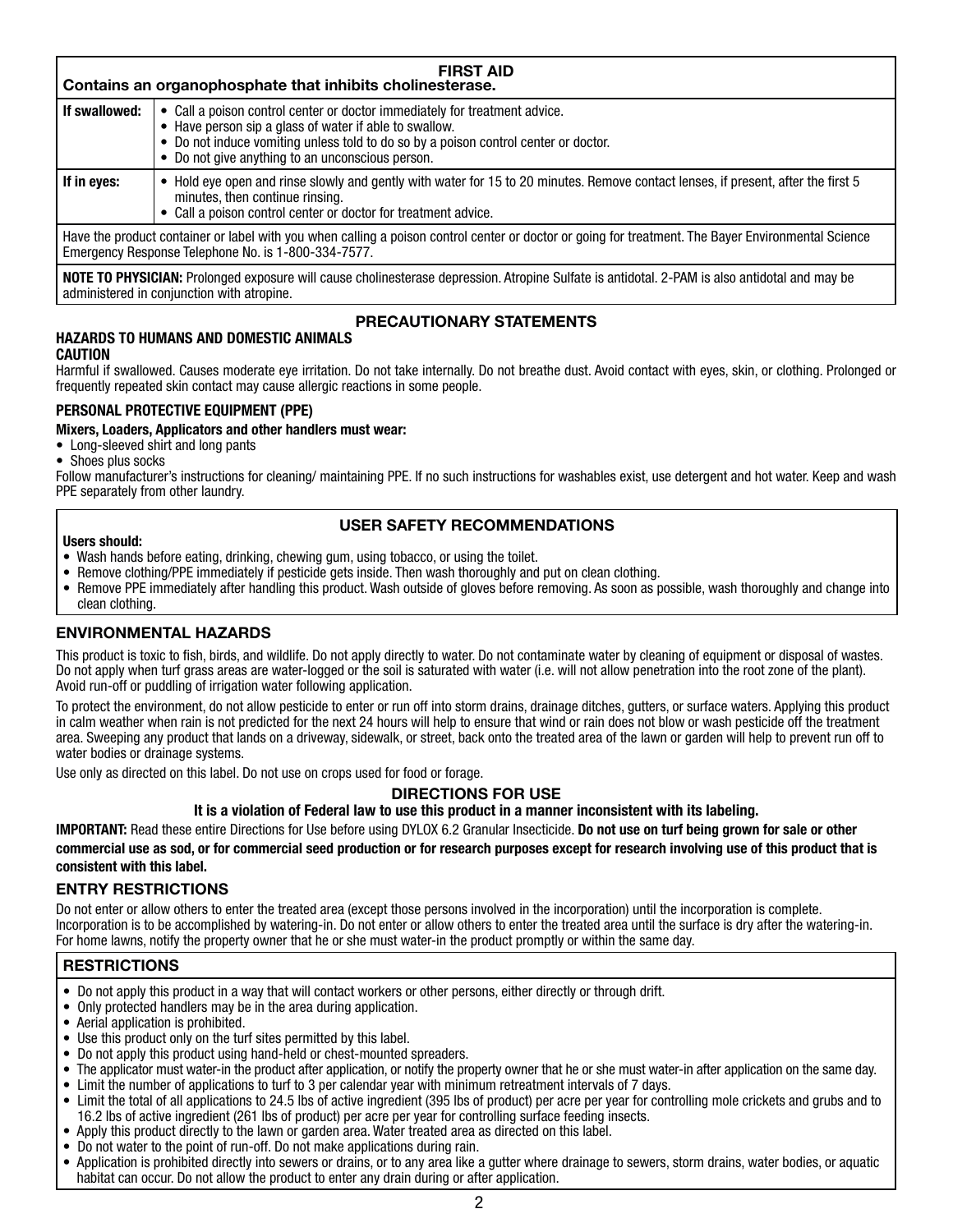#### **Additional Restrictions For Turf on Golf Courses**

- Do not apply within 25 feet of lakes, reservoirs, rivers, permanent streams, marshes, natural ponds, or estuaries.
- Broadcast use is limited to tees and greens. Use on fairways is limited to spot treatments.
- Post-application watering-in is mandatory.

| <b>PRODUCT SPECIFICATIONS</b>                                   |                                                                                                                                                                                                                                                                                                                                                                                                                                                                                    |  |
|-----------------------------------------------------------------|------------------------------------------------------------------------------------------------------------------------------------------------------------------------------------------------------------------------------------------------------------------------------------------------------------------------------------------------------------------------------------------------------------------------------------------------------------------------------------|--|
| DYLOX <sup>®</sup> 6.2<br><b>GRANULAR</b><br><b>INSECTICIDE</b> | • Granular Insecticide containing 6.2% trichlorfon                                                                                                                                                                                                                                                                                                                                                                                                                                 |  |
| <b>CONTROLS</b>                                                 | • White Grub Larvae (such as larvae of Asiatic garden beetle, black turfgrass ataenius, European chafer, green June beetle, Japanese<br>beetle, Aphodius spp., May or June beetles (Phyllophaga spp.), northern and southern masked chafers (Cyclocephala spp.), oriental<br>beetle and sugarcane grubs ( <i>Tomarus</i> spp.))<br>Mole crickets<br>• Annual bluegrass weevil<br>Billbug larvae<br>• Sod webworms and cranberry girdler<br>Cutworms and armyworms<br>• Chinch bugs |  |
| <b>WHERE TO</b><br><b>APPLY</b>                                 | . All types of turf where pests have been seen or found excluding turf where application is not allowed. See IMPORTANT: above.                                                                                                                                                                                                                                                                                                                                                     |  |
| <b>COVERAGE</b>                                                 | • One bag (30 lbs) will treat 10,000 sq ft for white grubs, annual bluegrass weevil, chinch bugs, cranberry girdler, and mole crickets.<br>• One bag (30 lbs) will treat 15,000 sq ft for sod webworms, armyworms, and cutworms.                                                                                                                                                                                                                                                   |  |
| <b>HOW TO</b><br><b>APPLY</b>                                   | • Do not apply with hand-held or chest-mounted spreader.<br>• Apply granules using a broadcast or drop type spreader.                                                                                                                                                                                                                                                                                                                                                              |  |
| <b>QUESTIONS</b>                                                | For questions or comments, call toll free 1 (800) 331-2867.                                                                                                                                                                                                                                                                                                                                                                                                                        |  |

| <b>SURFACE FEEDING INSECTS</b> |                                                                                                                                                                                                                                                                                                                                                                                                                                                                                                                                                                                                                                                                                                 |  |
|--------------------------------|-------------------------------------------------------------------------------------------------------------------------------------------------------------------------------------------------------------------------------------------------------------------------------------------------------------------------------------------------------------------------------------------------------------------------------------------------------------------------------------------------------------------------------------------------------------------------------------------------------------------------------------------------------------------------------------------------|--|
|                                | Sod webworm, cranberry girdler, cutworm, and armyworm                                                                                                                                                                                                                                                                                                                                                                                                                                                                                                                                                                                                                                           |  |
| <b>Use Rate</b>                | • 2-3 pounds per 1,000 sq. ft. of turf.<br>• Refer to chart for spreader settings (Make sure your spreader is calibrated for this product before application).                                                                                                                                                                                                                                                                                                                                                                                                                                                                                                                                  |  |
| <b>How to Apply</b>            | • For properly managed turf remove excessive thatch, which encourages insects.<br>Rake or de-thatch the area and remove the debris to expose insect hiding places.<br>• Water the turf and cut to proper height.<br>• Apply granules with a broadcast or drop type spreader.<br>• To release the active ingredient from the granule, the applicator must water-in after application or notify the property owner that<br>he or she must water-in, on the same day as application, with sufficient water to thoroughly wet the remaining thatch. If sufficient<br>rainfall to thoroughly wet the thatch occurs after application but before watering-in, additional watering-in is not required. |  |
| When to Apply                  | • Treat when the insects are present.<br>• To control multiple generations of sod webworm larvae, additional treatments at 30- to 40-day intervals during the summer<br>months may be required. Do not make more than 3 applications per calendar year.                                                                                                                                                                                                                                                                                                                                                                                                                                         |  |

Apply Dylox 6.2 Granular Insecticide uniformly over the area being treated with normally used granular application equipment. Both drop-type and rotary-type spreaders may be used to apply Dylox 6.2 Granular Insecticide. Do not use spreaders that would apply the material in concentrated bands. Calibrate application equipment prior to use according to the manufacturer's directions. Check frequently to be sure equipment is working properly and distributing granules uniformly and accurately.

| Spreader Settings 2 pounds per 1,000 sq ft      |                |                        |                |
|-------------------------------------------------|----------------|------------------------|----------------|
| <b>SPREADER</b>                                 | <b>SETTING</b> | <b>SPREADER</b>        | <b>SETTING</b> |
| Cyclone Pro                                     | 4              | Scott's R7X            | н              |
| Cyclone-Roto                                    | 3              | Spyker Pro             |                |
| <b>Lely Broadcast</b>                           | 2.5            | Greenview (Model 105)  | 6.5            |
| <b>Lesco Rotary</b>                             | 11             | Earthway (Model 2600)  |                |
| Prize CB85, CB T85                              | 4.5            | <b>Sears Broadcast</b> | 3.5            |
| Scott's Drop                                    | 4              | Sears Drop             | 6              |
| (30 pounds will treat 15000 sq ft at this rate) |                |                        |                |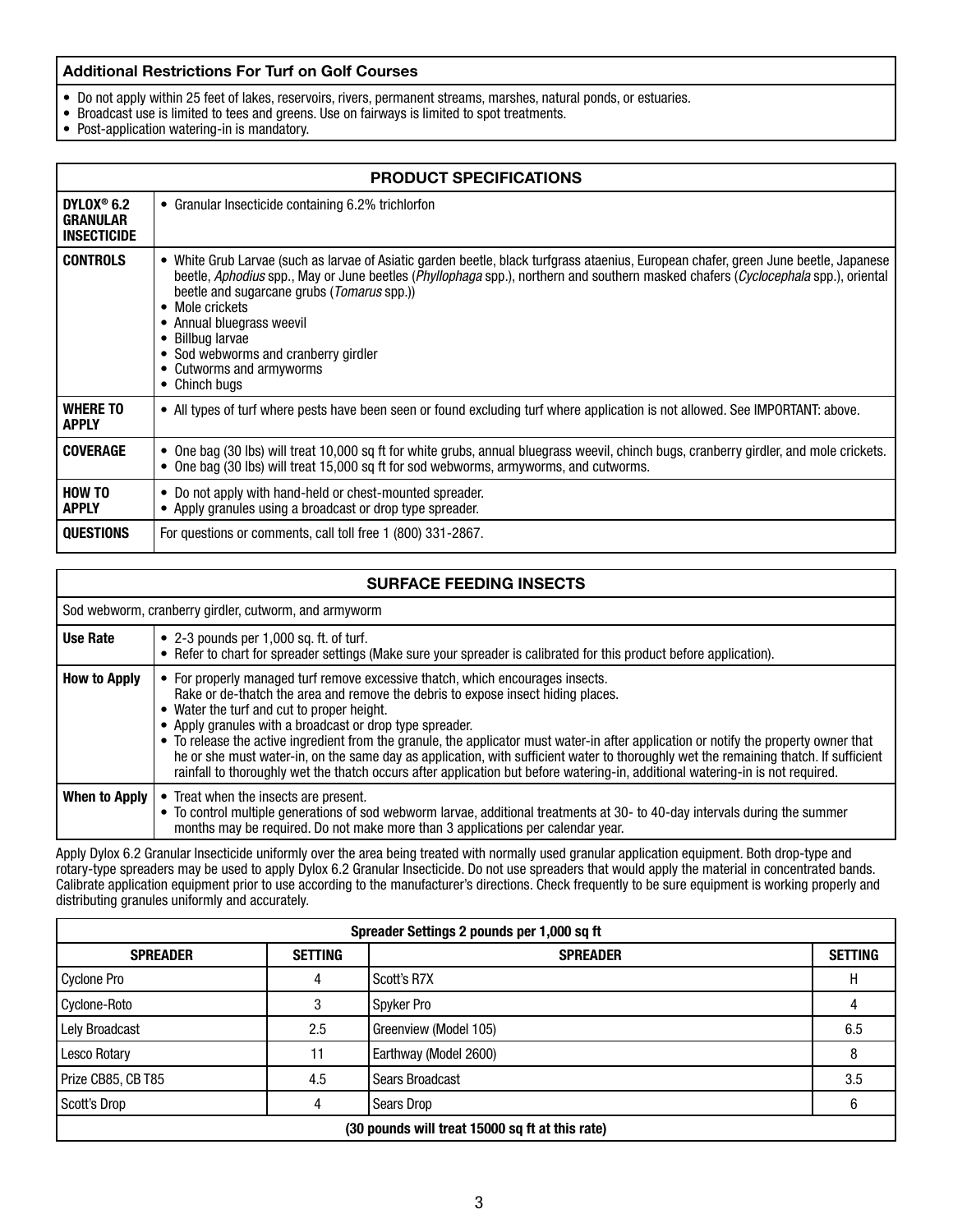| Spreader Settings 3 lb/1,000 sq ft)              |                |                        |                |
|--------------------------------------------------|----------------|------------------------|----------------|
| <b>SPREADER</b>                                  | <b>SETTING</b> | <b>SPREADER</b>        | <b>SETTING</b> |
| Cyclone Pro                                      | 4.75           | Scott's R7X            |                |
| Cyclone-Roto                                     | 3.5            | Spyker Pro             | 4.7            |
| Lely Broadcast                                   | 2.9            | Greenview (Model 105)  | 7.5            |
| Lesco Rotary                                     | 14             | Earthway (Model 2600)  | 10             |
| Prize CB85, CB T85                               | 5              | <b>Sears Broadcast</b> |                |
| Scott's Drop                                     | 4.5            | Sears Drop             |                |
| (30 pounds will treat 10,000 sq ft at this rate) |                |                        |                |

| <b>ROOT FEEDING INSECTS</b>                                                                                |                                                                                                                                            |                                                                                                                                                                                                                                                                                                             |  |  |
|------------------------------------------------------------------------------------------------------------|--------------------------------------------------------------------------------------------------------------------------------------------|-------------------------------------------------------------------------------------------------------------------------------------------------------------------------------------------------------------------------------------------------------------------------------------------------------------|--|--|
| annual bluegrass weevil (larvae)<br>Billbugs (larvae)<br>cranberry girdler<br>mole crickets<br>chinch bugs |                                                                                                                                            | white grub larvae: larvae of Asiatic garden beetle, black turfgrass ataenius, European chafer, green June beetle,<br>Japanese beetle, Aphodius spp., May or June beetles (Phyllophaga spp.), northern & southern masked chafers<br>(Cyclocephala spp.), Oriental beetle, and sugarcane grubs (Tomarus spp.) |  |  |
| Use Rate                                                                                                   |                                                                                                                                            | • 3 pounds per 1,000 sq. ft. of turf.                                                                                                                                                                                                                                                                       |  |  |
|                                                                                                            |                                                                                                                                            | • Refer to chart for spreader settings (Make sure your spreader is calibrated for this product before application).                                                                                                                                                                                         |  |  |
| <b>How to Apply</b>                                                                                        | • Ensure that there is no more than 1/2 inch of thatch present at time of application.                                                     |                                                                                                                                                                                                                                                                                                             |  |  |
|                                                                                                            | Under dry conditions, prewater prior to application for control of white grub and weevil larvae.                                           |                                                                                                                                                                                                                                                                                                             |  |  |
|                                                                                                            | • Water the turf and cut to proper height.                                                                                                 |                                                                                                                                                                                                                                                                                                             |  |  |
|                                                                                                            | • Apply granules with a broadcast or drop type spreader.                                                                                   |                                                                                                                                                                                                                                                                                                             |  |  |
|                                                                                                            | • The applicator must water-in after application or notify the property owner that he or she must water-in, on the same day as             |                                                                                                                                                                                                                                                                                                             |  |  |
|                                                                                                            | application, with sufficient water to thoroughly wet the remaining thatch and move the product to the root zone. If sufficient rainfall to |                                                                                                                                                                                                                                                                                                             |  |  |
|                                                                                                            |                                                                                                                                            | thoroughly wet the thatch occurs after application but before watering-in, additional watering-in is not required.                                                                                                                                                                                          |  |  |
| When to Apply                                                                                              | • Apply when pests are present.                                                                                                            |                                                                                                                                                                                                                                                                                                             |  |  |
|                                                                                                            | Consult your Agricultural Extension Service for the best time to treat in your area.                                                       |                                                                                                                                                                                                                                                                                                             |  |  |
|                                                                                                            | • A second treatment may be needed for mature large sized grubs.                                                                           |                                                                                                                                                                                                                                                                                                             |  |  |

#### **STORAGE AND DISPOSAL**

Do not contaminate water, food, or feed by storage or disposal. **Pesticide Storage:** Store in its original container in a cool, dry, locked place out of reach of children.

**Pesticide Disposal:** Wastes resulting from the use of this product may be disposed of on site or at an approved waste disposal facility. **CONTAINER HANDLING:** Nonrefillable container. Do not reuse or refill this container. Completely empty bag into application equipment. Offer for recycling, if available or dispose of empty bag in a sanitary landfill.